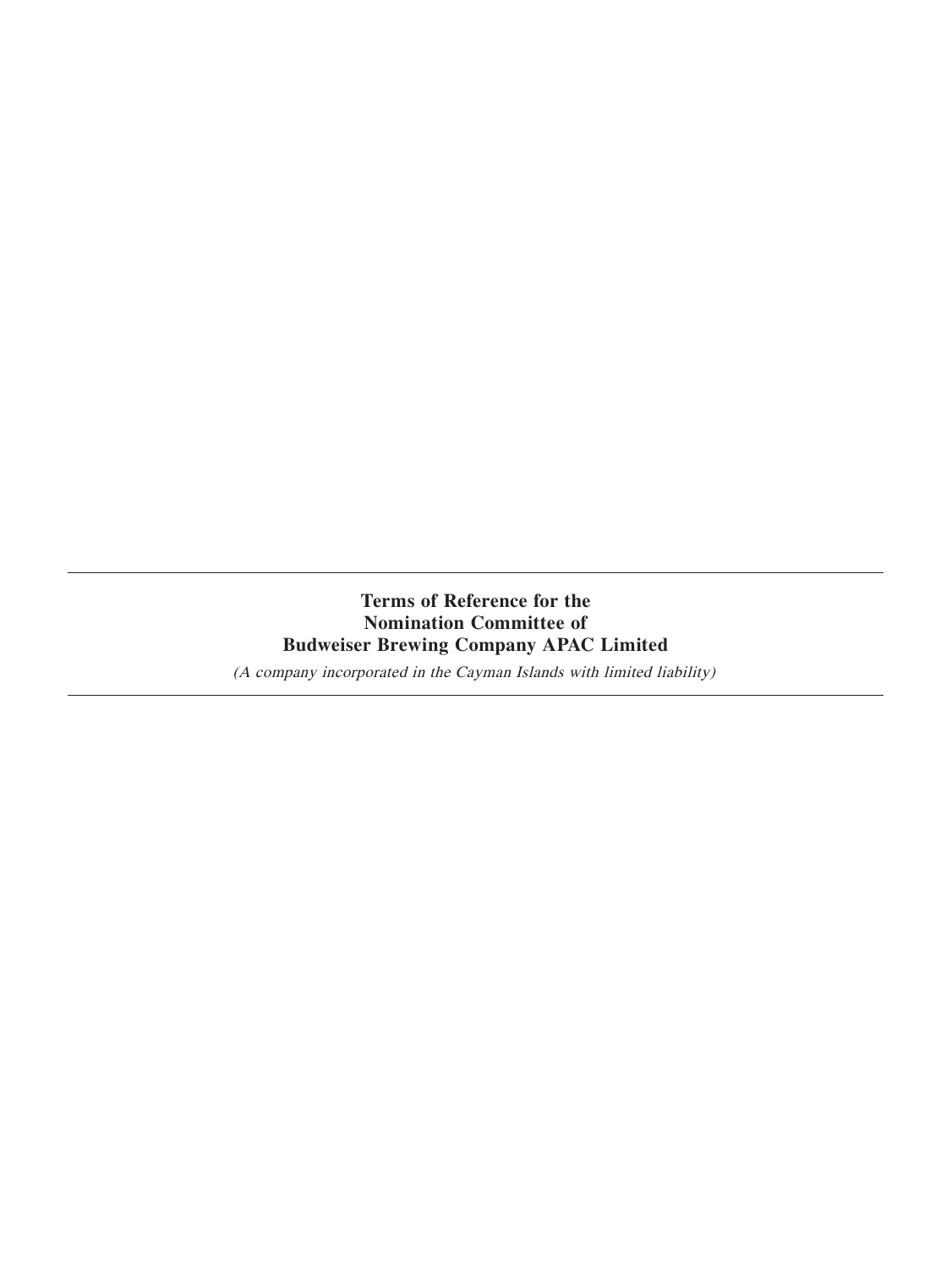# **Definitions**

1. For the purposes of these terms of reference:

**Board** means the board of directors of the Company;

**CEO** means the chief executive officer of the Company as appointed by the Board from time to time;

**Company** means Budweiser Brewing Company APAC Limited;

**Directors** means the members of the Board;

**ExCom** means the CEO, the chief financial officer and the general counsel of the Company;

**Group** means the Company and its subsidiaries;

**Listing Rules** mean the Rules Governing the Listing of Securities on The Stock Exchange of Hong Kong Limited (as amended from time to time);

**Nomination Committee** means the nomination committee established by resolution of the Board in accordance with these terms of reference;

**Senior Management** means the senior management of the Company;

**Shareholders** means the shareholders of the Company from time to time; and

**Stock Exchange** means The Stock Exchange of Hong Kong Limited.

#### **Constitution and mission**

- 2. The Nomination Committee was established by resolution of the Board on 2 July 2019, effective conditional upon the listing of the Company's shares on the Stock Exchange.
- 3. The Nomination Committee's principle role is to guide the Board succession process and assist the Board in safeguarding the enduring greatness of the Company. It ensures that the Board is comprised of Directors that are able and determined to (i) pick the best possible leaders for the Company and (ii) put the right people in the appropriate managerial positions.
- 4. The Nomination Committee identifies persons qualified to become independent Directors, consistent with the succession criteria below, and recommends any Director candidates for (i) appointment by the Board or (ii) nomination by the Board and appointment by the Shareholders' Meeting.
- 5. The Nomination Committee will also guide the Board with respect to all its decisions relating to the appointment and retention of key talent within the Company, ensuring that:
	- (a) the Company has exceptional people who occupy appropriate positions and who are incentivised to achieve exceptional performance;
	- (b) the Company develops successors for all key positions;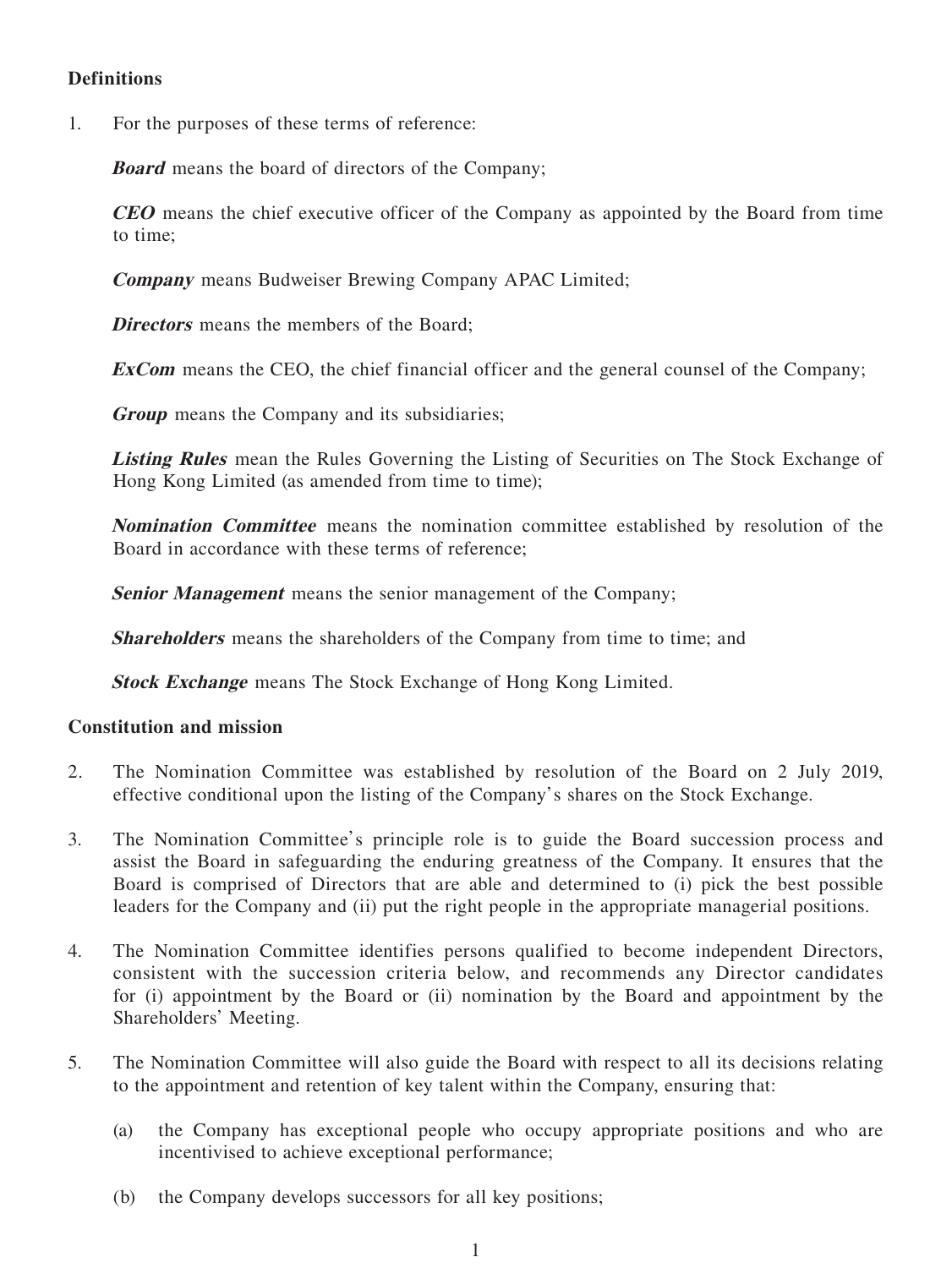- (c) the Company nurtures a culture of ownership, simplicity, efficiency, high ethical standards and the permanent quest to improve results; and
- (d) individual targets are established to align the interests of all employees with the Company's goals and objectives set by the Board.

### **Nomination criteria for Board members**

- 6. As the gatekeeper to the Board, the Nomination Committee will ensure that Directors joining the Board share the Company's dream not only in its current interpretation (Bring People Together for a Better World), but also in its underlying vision of enduring greatness and of building the preeminent consumer goods Company of the 21st century.
- 7. All active and prospective Directors must live by the following five Board principles:
	- (a) ensuring the Company's enduring greatness is the Board's overarching purpose;
	- (b) the Board is the guardian of the Company's culture that manifests itself in the Company's 10 principles. The Board itself adheres to the 10 principles;
	- (c) the Company's executives are partners of the Shareholders and the Board. They are not merely employees;
	- (d) the Company has a culture of mutual respect and trust. Directors speak up, listen and come back constructively. They are transparent, honest and candid. They hold no grudges. There is no room for politics or hidden agendas around the Board table; and
	- (e) the Board nominates successors that are as good as or better than the outgoing Directors.
- 8. The Board members must have the right mix of skill and experience. Therefore, more conventional recruitment criteria for Directors such as experience, executive position, functional expertise, reputation and public visibility are also relevant.

## **Composition and functioning**

- 9. The Nomination Committee shall consist of not less than three members appointed by the  $CGC(A,5)$ Board from among the Directors, a majority of whom shall be independent non-executive Directors. A quorum shall be two members of whom at least one shall be an independent non-executive Director.
- 10. The chairman of the Nomination Committee shall be appointed by the Board and shall be an independent non-executive Director or the Chairman.
- 11. The Nomination Committee decides by a simple majority.
- 12. The CEO, the VP People and the general counsel shall be invited ex officio to the Nomination Committee meetings unless explicitly decided otherwise.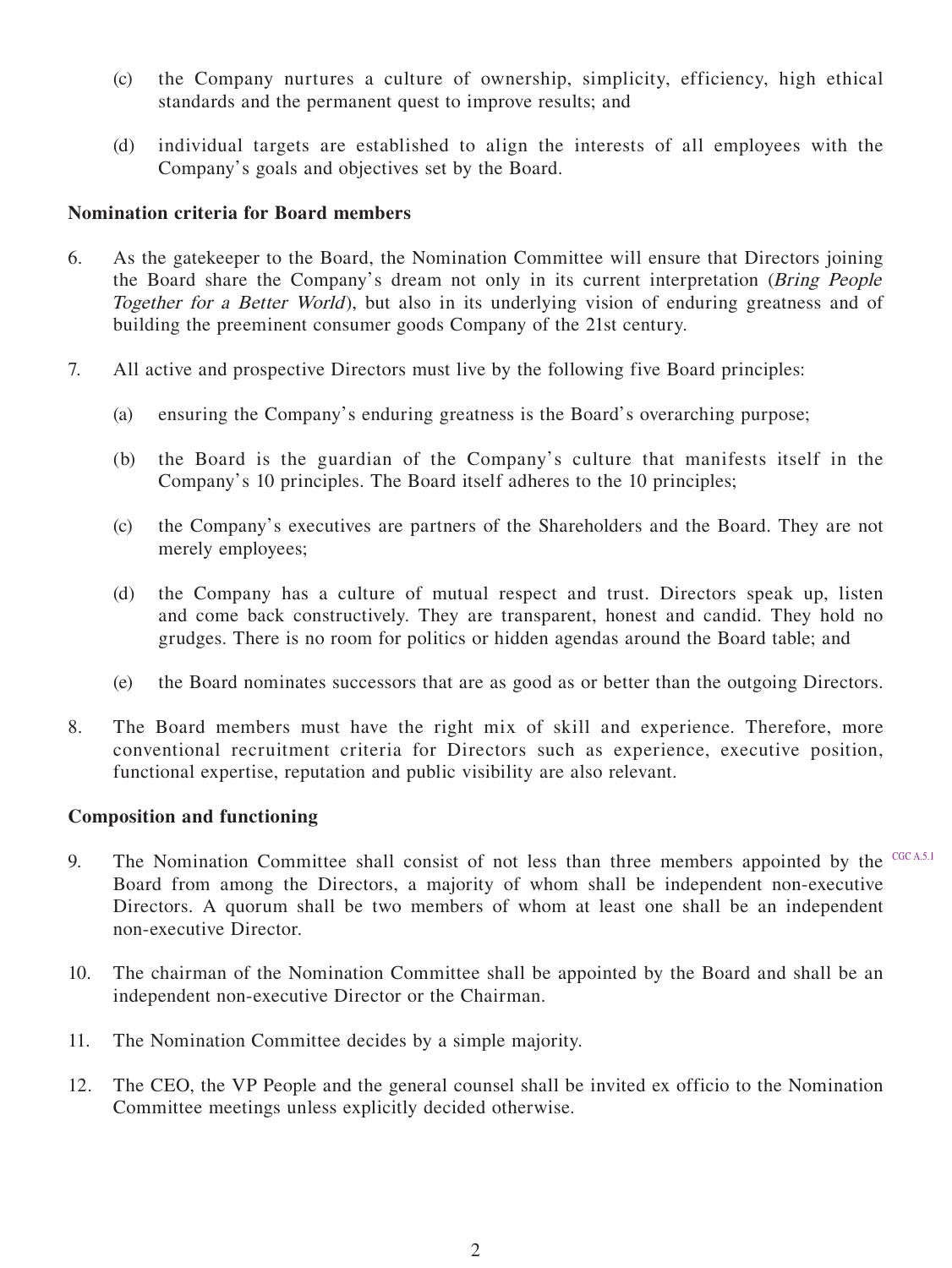### **Frequency and conduct of meetings**

- 13. The Nomination Committee shall meet at least once per year and more if required and as convened by its chairman or at the request of at least two of its members.
- 14. An agenda and other relevant documents should be sent to all members of the Nomination Committee in a timely manner before the intended date of a meeting of the Nomination Committee.
- 15. Meetings of the Nomination Committee shall follow the same procedures as those for meetings of the Board under the relevant provisions in the Articles of Association, as amended from time to time.

## **Reporting procedure**

- 16. The duly appointed secretary (who should normally be the VP People or a duly appointed representative) to the Nomination Committee shall draft and keep full minutes of each meeting reflecting in sufficient detail the issues which were discussed, the matters which were considered, the decisions which were taken and, if any, the reservations and concerns which were voiced by dissenting members of the Nomination Committee. The minutes will be approved by the chairman of the Nomination Committee and subsequently by the Nomination Committee during its next regularly scheduled meeting. The minutes shall be made available for inspection on reasonable notice by any Director. Draft and final versions of minutes of such meetings should be sent to all members of the Nomination Committee for their comment and records within a reasonable time after such meetings.
- 17. Without prejudice to the generality of the duties of the Nomination Committee set out in these <sup>CGC D.2.2</sup> terms of reference, the Nomination Committee shall:
	- (a) report back to the Board following each meeting of the Nomination Committee on the principal matters reviewed or approved by the Nomination Committee and its recommendations regarding actions to be taken by or decisions to be approved by the Board; and
	- (b) keep the Board fully informed of its decisions and recommendations, unless there are legal or regulatory restrictions on its ability to do so.

#### **Annual general meetings**

18. The chairman of the Nomination Committee (or in his/her absence, his/her duly appointed CGC E.1.2 delegate) shall attend the Company's annual general meeting and be prepared to respond to any Shareholders' questions on the Nomination Committee's activities.

## **Authority**

19. The Nomination Committee is authorised by the Board to perform any activity within these terms of reference. It is authorised to seek any information it requires from any employee and all employees are directed to co-operate with the Nomination Committee.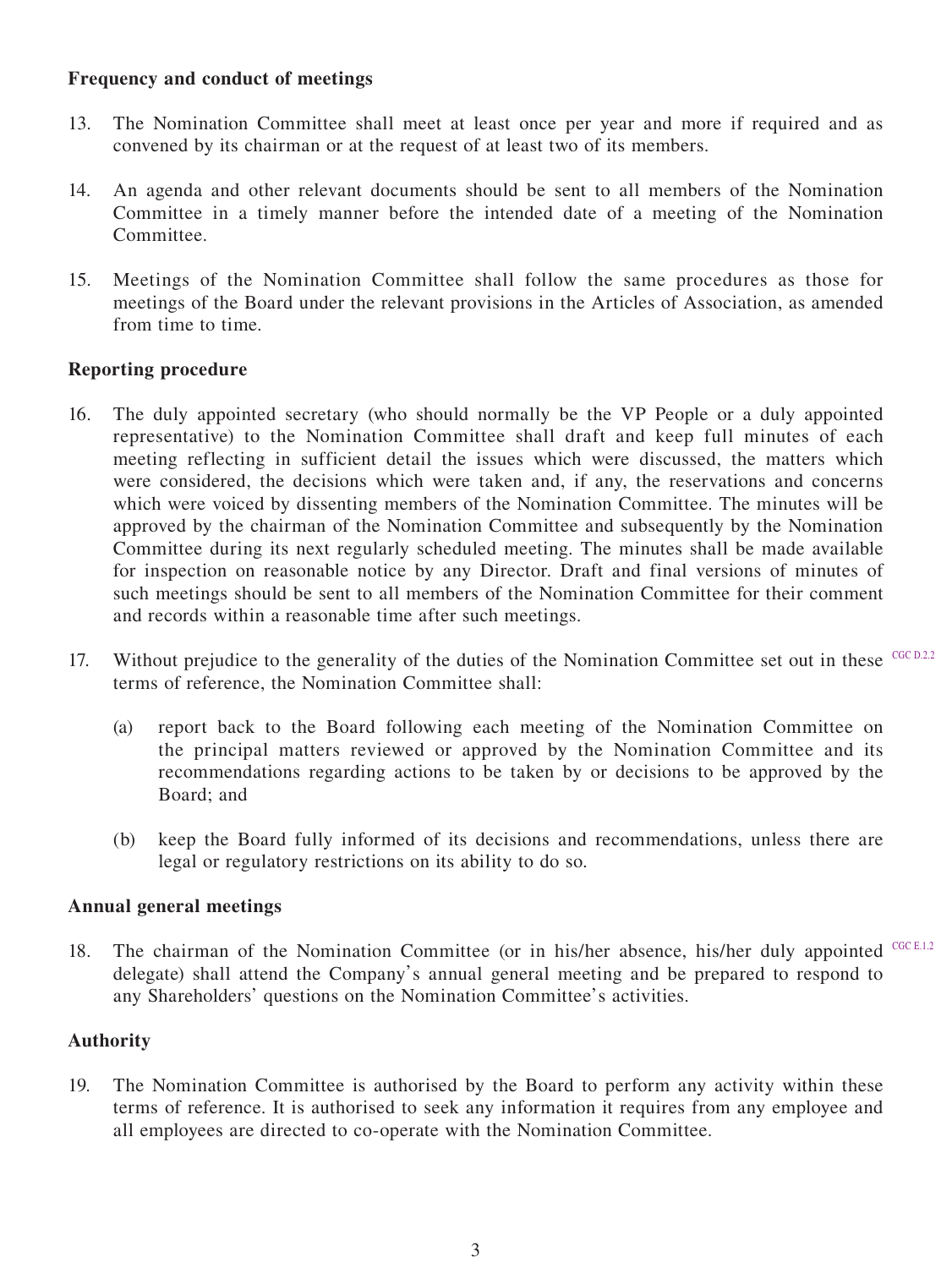20. The Nomination Committee has the authority to retain and terminate any search firm to  $CGC A.5.4$ be used in assisting with the identification of Director candidates or executives, including authority to approve the search firm's fees and other retention terms. It is also authorised to obtain independent advice, including legal advice, from internal or external professional advisers at the Company's expense and to secure the attendance of outsiders with relevant experience and expertise if it considers this necessary. The Nomination Committee shall be provided with sufficient resources to perform its duties. The Nomination Committee shall be responsible for establishing the selection criteria, selecting, appointing and setting the terms of reference for any external party who advises the Nomination Committee.

#### **Powers and responsibilities**

#### **With respect to the composition and functioning of the Board and its committees**

- 21. In addition to guiding the Board succession process, the responsibilities of the Nomination Committee include the following:
	- (a) to review and make recommendations on any proposed changes to the Board regarding  $C_{\text{GCA,5.2(a)}}$ the overall size, composition (including the skills, knowledge, and experience), organisation, structure and operations required of the Board and its committees at least annually, in line with the articles of association of the Company to complement the Company's corporate strategy;
	- (b) to formulate and review the policy for the nomination of Directors and policy of  $_{cscat}^{LR13.92}$ diversity of Board members as appropriate and preparing the appropriate disclosure on the nomination policy and diversity policy in the corporate governance report; CGC  $L(d)(ii)$
	- (c) to give full consideration to succession planning for Directors and other Senior Management in the course of its work, taking into account the challenges and opportunities facing the Company and what skills and expertise are therefore needed on the Board in the future;
	- (d) to identify individuals suitably qualified to become Directors (including independent  $CGC A, 5.2(b)$ non-executive Directors) and to select or make recommendations to the Board on the selection of individuals nominated for directorship;
	- (e) to assess the independence of independent non-executive Directors;
	- (f) to make recommendations to the Board on the appointment, re-appointment or  $CGC(A,5.2(d))$ re-election of Directors and succession planning for Directors, in particular the chairman and the CEO;
	- (g) before appointments are made by the Board, to evaluate the balance of skills, knowledge  $CGCA.5.5$ and experience on the Board, and, in the light of this evaluation, prepare a description of the role and capabilities required for a particular appointment. In identifying suitable candidates, the Nomination Committee shall (where applicable and appropriate) consider candidates from a wide range of backgrounds, on merit and against objective criteria, taking care that appointees have enough time available to devote to the position;

CGC A.5.2(c)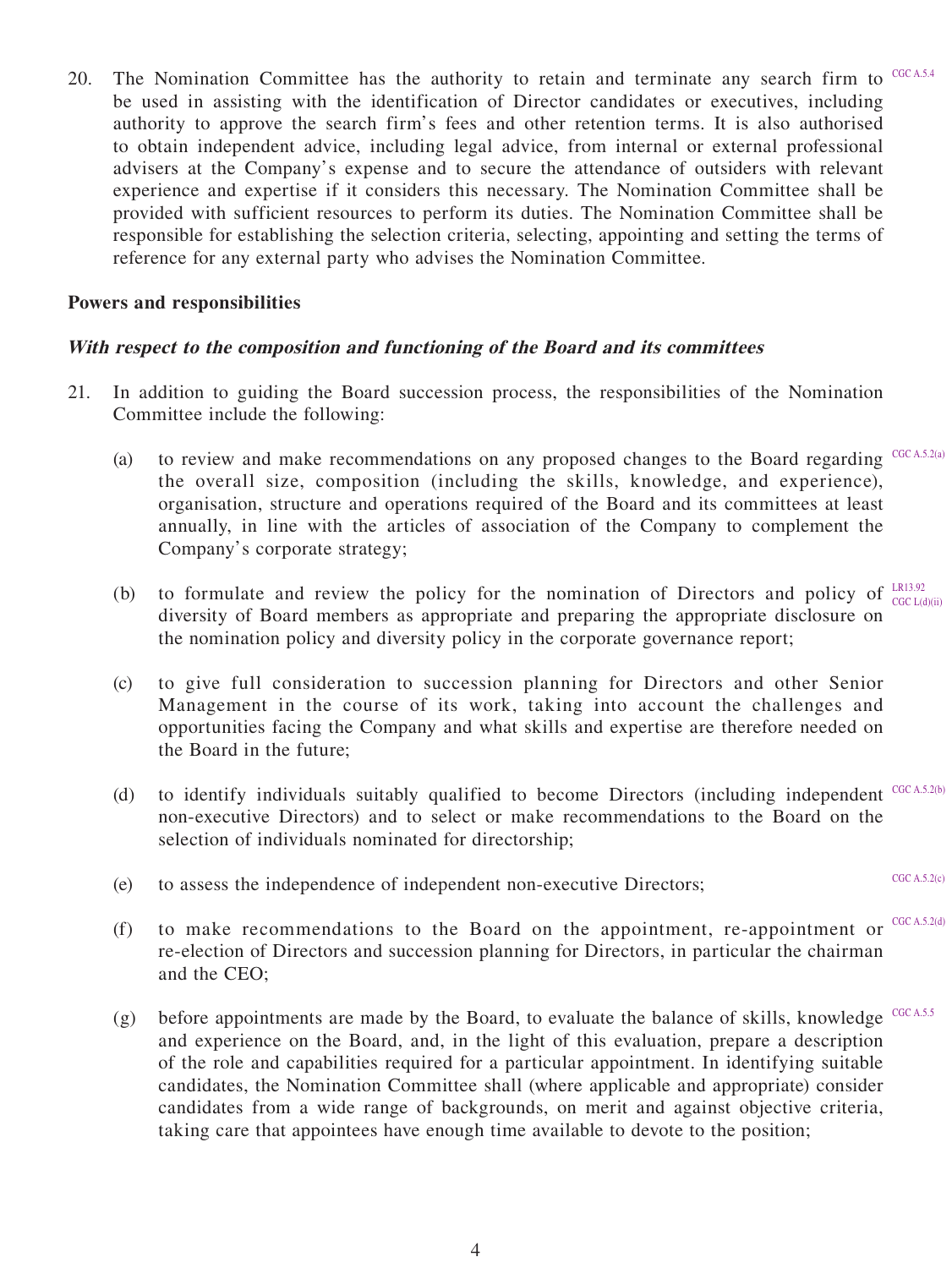- (h) to ensure that on appointment to the Board, Directors receive a formal letter of appointment setting out clearly what is expected of them in terms of time commitment, committee service, involvement outside board meetings and other key terms and conditions of their appointment;
- (i) to recommend to the Board from time to time updated criteria for the selection of new Directors:
- $(j)$  to recommend on-going qualification standards for Directors, including standards  $CGCA.5.5$ for determining Director independence and criteria for the evaluation of Director performance;
- (k) to develop, recommend and implement the processes for the annual evaluation of the performance and effectiveness of the Board, its committees and each individual Director;
- (l) to annually review and assess the contribution and performance of all Directors. Performance evaluations should be used to assess whether the Directors are spending enough time in fulfilling their duties;
- (m) to recommend the functions and monitor the operations of the Board committees;
- (n) to recommend criteria for committee membership and the appointment and removal of committee members and chairs;
- (o) to recommend candidates for the position of chairman of the Board, and investigate, review and evaluate the qualifications of candidates for chairman;
- (p) to recommend any matters relating to the continuation in office of any Director at any time including the suspension or termination of service of an executive Director as an employee of the Company subject to the provisions of the law and their service contract; and
- (q) to oversee and make recommendations regarding matters of corporate governance, including induction of new Directors and continuing education of Directors.

#### **With respect to appointment and retention of key talent within the Company**

- 22. The responsibilities of the Nomination Committee include the following:
	- (a) to submit for approval to the Board the appointment of the CEO and of the members of the ExCom and the Senior Management (upon the recommendation of the CEO);
	- (b) to monitor the careers and succession planning of the members of the ExCom and the Senior Management and of high-potential executives;
	- (c) to monitor the trainee program results in terms of recruitment during the year, career progress of trainees recruited in previous years and overall assessment of the program results vs. stated objectives;